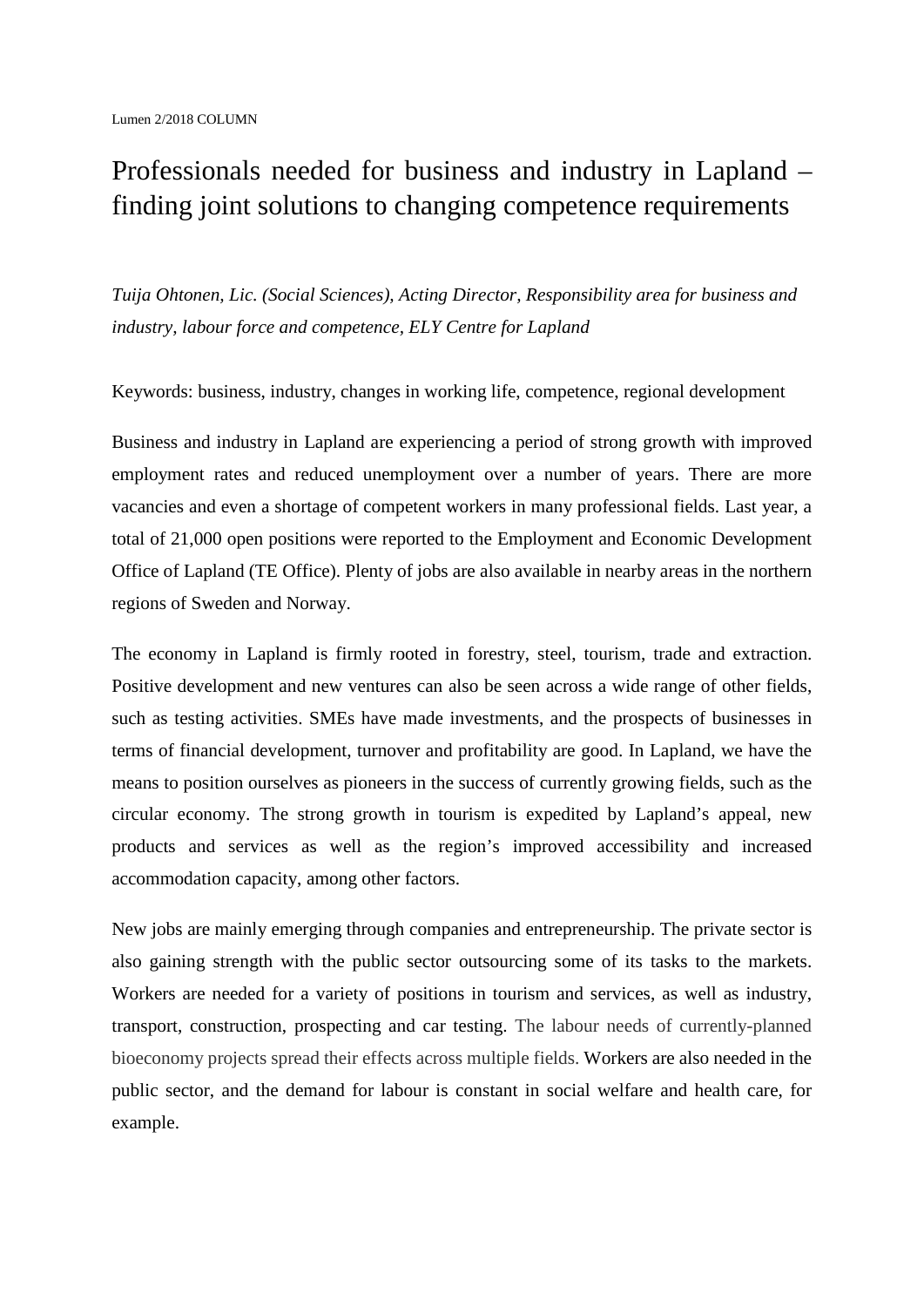The difficulties in securing competent workers are already threatening the growth of business and industry. The population base in Lapland is narrow, the age structure is top-heavy and there is a relative dearth of professionals within the region itself. Labour is needed in all areas of Finland, and the competition for proficient workers has tightened. The proportion of foreign labour is increasing. Lapland has a strong positive image which should be leveraged to draw workers from other parts of Finland and abroad. It is important to employ a variety of means to bolster competence in the region. Every opportunity must be seized to improve employment rates among jobseekers and immigrants.

## Improving the availability of competent professionals through cooperation

The changes in business, industry and the labour market are multifaceted and affect a variety of areas from professions, work content and operating methods to competence requirements. Competence needs are changing due to new products and services, internationalisation and digitalisation, among other things, and the changes affect employees, companies and entrepreneurs alike. Employees are expected to have strong expertise in the field while being multi-skilled, flexible in changing conditions and customer-oriented in their activities. New forms of business activity, such as light entrepreneurship, and various project efforts will gain more ground in the future. The use of staffing services has become more commonplace in Lapland. The competence needs of companies are related to marketing, business operations and the development and quality of work processes, for example.

To stay in the game, you must update your competence throughout your career. Basic vocational education is a firm foundation for tailoring competence to meet the needs of various work tasks. Those without it have a weaker standing in the labour market. Solid competence is important for finding employment, whereas factors, such as age, do not make as much of a difference. Diversified competence and the willingness to work outside one's hometown also improve employment opportunities.

The measures to improve the availability of proficient workers and meet the demand for changing competence requirements require wide-ranging network cooperation. The ELY Centre and TE Office are planning and implementing measures together entrepreneurs, staffing companies and education providers. These efforts are supported by a variety of projects, trials and pilots. The role of educational institutes is key in the creation of the competence needed in working life.